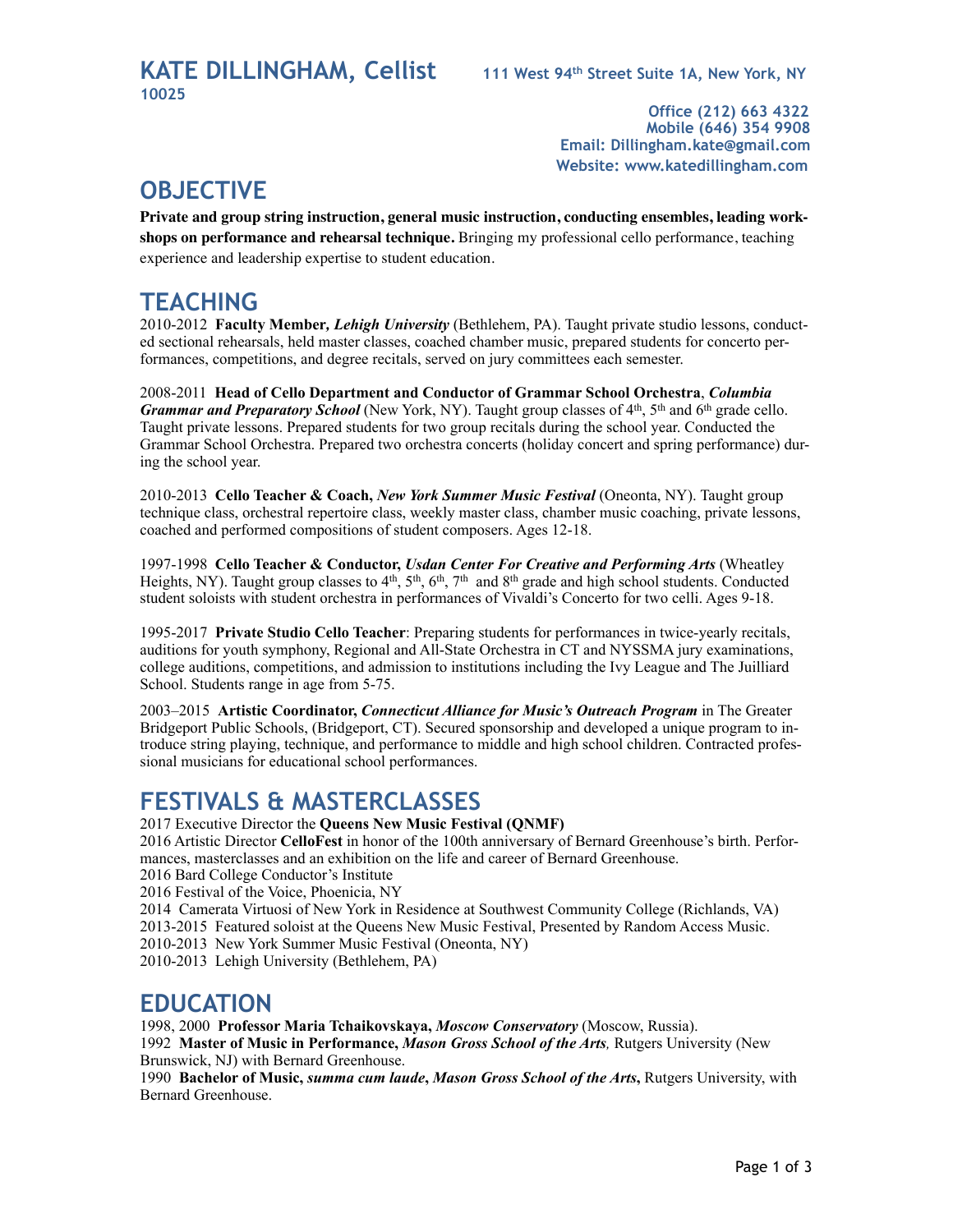**Office (212) 663 4322 Mobile (646) 354 9908 Email: Dillingham.kate@gmail.com Website: www.katedillingham.com**

#### **PERFORMANCE**

**Internationally acclaimed cellist** whose professional experience spans concerto soloist with symphony orchestras, solo and lecture recitals, principal cellist in symphonic and chamber music concerts, Broadway pit orchestras of Disney's *The Lion King* and *Matilda the Musical*, jazz orchestra tours and recording with luminaries Tony Bennett, Jimmy Heath and Clark Terry. Presented concert/lecture on the Sonatas for Cello and Keyboard by J.S. Bach co-edited with Bernard Greenhouse for G. Schirmer, Inc. at the Metropolitan Museum of Art. Solo recitals in New York City, and Concerto appearances with orchestras in the United States, Moscow, Russia, Salzburg, Austria and many European cities. Selected organizations & venues in the United States: Carnegie Hall, Lincoln Center, The Metropolitan Museum of Art, Kimmel Center (Philadelphia), The Supreme Court of the United States of America, Washington, DC. Performed with members of the Metropolitan Opera Orchestra, New York Philharmonic, Orchestra of St. Luke's, Orpheus Chamber Orchestra.

## **RECORDING**

Five solo commercial recordings all currently available on major music outlets. 2016 **Three Sonatas for Viola da Gamba and Harpsichord, BWV 1027-1029 by J.S. Bach,**  Jory Vinikour, harpsichord 2014 **CROSSINGS: New Music for Cello**. Premieres and Commissions. 2004 **Kate Dillingham, Cello Concerti** by Witold Lutoslawski and Victor Herbert, Antonin Dvořák's *Silent Woods*, and Jennifer Higdon's *Soliloquy* with The Moscow Symphony Orchestra. 2002 **Debussy, Honegger, and Fauré,** Kate Dillingham, cello and Blair McMillen, piano 2000 **Haydn Cello Concertos Nos. 1 & 2 with The Moscow Chamber Orchestra "The Seasons".** Recorded in the Great Hall of the Moscow Conservatory (Moscow, Russia).

## **PREMIERES & COMMISSIONS**

**Over 75 works for cello** including solo pieces by Jennifer Higdon, Augusta Read Thomas, Gabriela Lena Frank, Laura Kaminsky, Hannah Lash, Wang Jie, Yuan-Chen Li and many more.

## **PUBLISHING**

**Sonatas for Violoncello and Keyboard, BWV 1027-1029 By J.S. Bach** Co-edited with Bernard Greenhouse for G. Schirmer, Inc. Published 2005. Second printing 2015.

## **PRODUCING**

**Executive Director, Random Access Music (RAM) and the Queens New Music Festival (QNMF) 2017 Artistic Director, CelloFest 2016** in honor of the 100th anniversary of Bernard Greenhouse's birth. Performances, masterclasses and an exhibition on the life and career of Bernard Greenhouse.

**Crowdfunding**- 2014 Crowd funded CD recording of CROSSINGS: New Music For Cello through the website RocketHub. released on New Focus Recordings

**Grantwriting**- wrote grant and secured funding for Connecticut Alliance for Music outreach program in Bridgeport Public Schools (Bridgeport, CT)

**2003-2014 Artistic Coordinator,** Connecticut Alliance for Music outreach program in Bridgeport Public Schools (Bridgeport, CT). Secured sponsorship and developed a program to introduce string playing, technique, and performance to middle and high school children (Bridgeport, CT)

**Proposals**: wrote proposals to present thematic concerts within specific galleries of the Metropolitan Museum of Art.

**Produced**: FEAST -a concert series paring live classical music followed by a gourmet meal prepared by a professional chef and sommelier. The concerts focused on the music and cuisine (and wines) of a particular region.